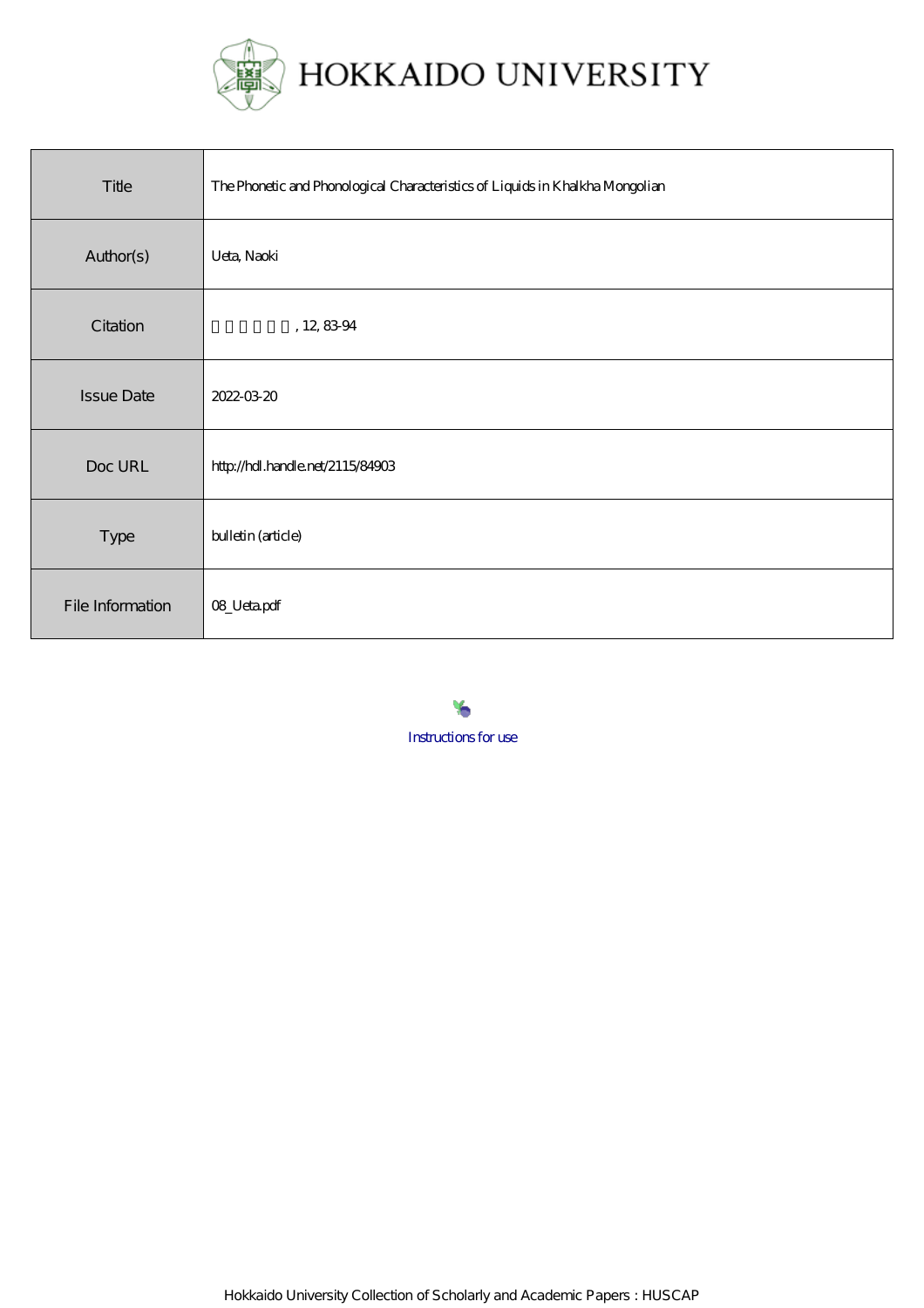# The Phonetic and Phonological Characteristics of Liquids in

## Khalkha Mongolian

### Naoki UETA (Hokuyo University)

Keywords: Khalkha Mongolian, liquids, acoustic phonetics, phonotactics

#### **1. Introduction**

Khalkha Mongolian, henceforth just Mongolian, has  $/\frac{k}{r}$  and  $/r$  in its phonological system.<sup>1</sup> It is generally said that these are phonologically placed in liquids, and that / $\frac{1}{5}$ / and  $\pi$  are realized as the voiced dental lateral fricative [k] and the voiced dental trill [r], respectively. However, these phonetic descriptions have not been sufficiently confirmed by acoustic analyses, especially regarding their voiceness. In addition, the phonological statuses of /k/ and /r/ have not been adequately considered based on phonological phenomena.

 This study addresses the phonetic and phonological characteristics of Mongolian /ɮ/ and /r/ by acoustic analyses and by observing phonotactic patterns. In conclusion, this study claims that Mongolian  $/$ k $/$  and  $/$ r $/$  possess different characteristics in voicing, sonority, and phonotactic restriction.

#### **2. Previous Studies**

The list of Mongolian consonant phonemes is given in Table 1. Phonemes in parentheses occur only in loanwords and onomatopoeic words.

 $1 / |g|$  can be expressed as  $1/$  because there is no phonological contrast between them in Mongolian. This paper adopts  $/\xi/$ , focusing on the fact that this sound is pronounced as a fricative.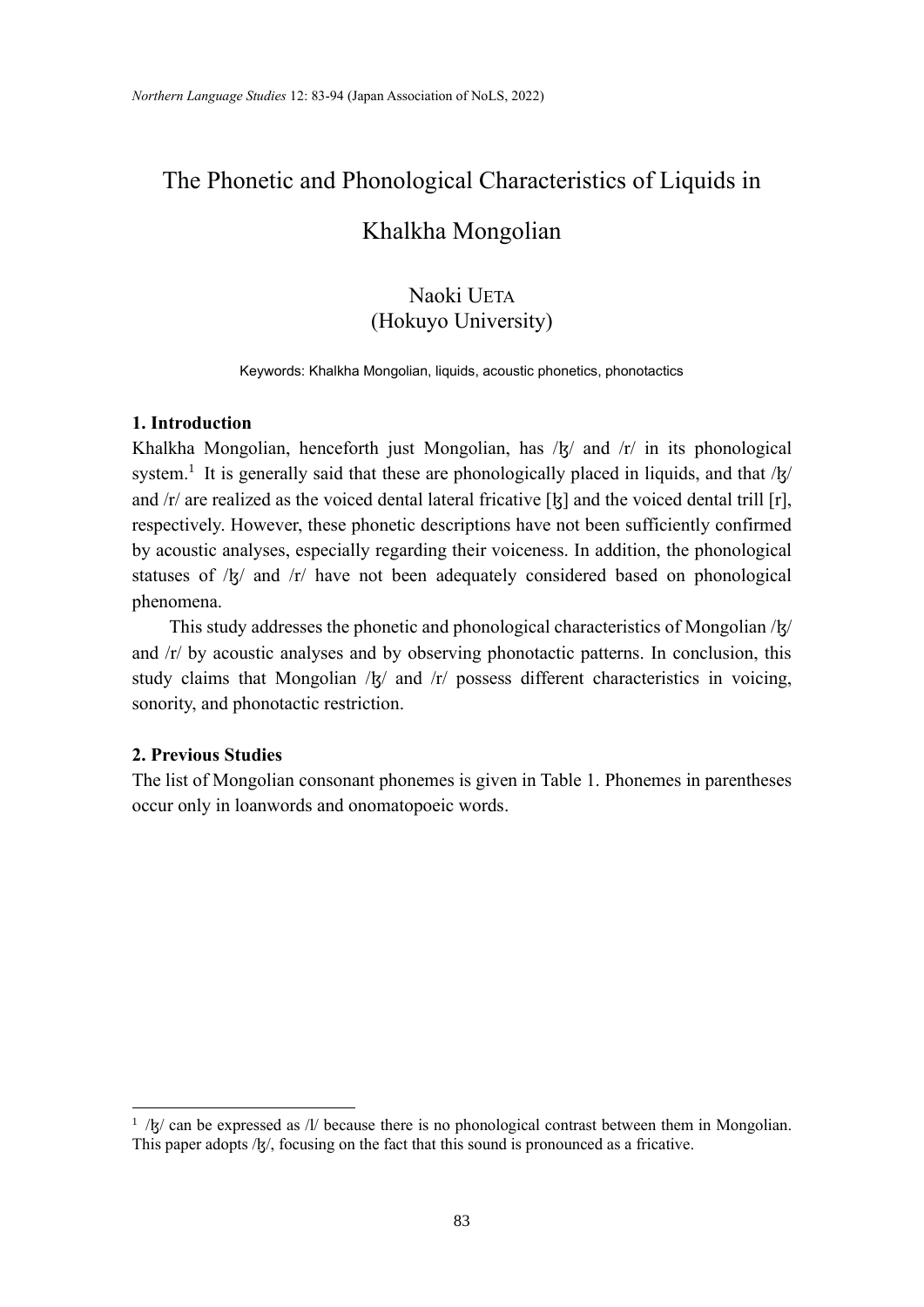Table 1: Consonant phonemes<sup>2</sup>

| strong stops <sup>3</sup> | (p), t, (k)     |
|---------------------------|-----------------|
| weak stops <sup>4</sup>   | b, d, g, g      |
| strong affricates         | ts, $tf$        |
| weak affricates           | dz, dz          |
| fricatives                | s, $\int$ , x   |
| nasals                    | m, n, n         |
| liquids                   | $\xi$ , (i), r, |
| glides                    | W, 1            |

Some previous studies claim that  $/\xi$  in Mongolian is realized as the voiced dental lateral fricative [ɮ] (Tsoloo 1976: 104, Kuribayashi 1992: 505). However, other studies have found that  $\frac{1}{K}$  is often devoiced. Svantesson et al. (2005: 19) claim that [k] tends to be devoiced at least partially, based on the acoustic data obtained by three Mongolian native speakers; more specifically,  $/\frac{k}{2}$  is consistently devoiced in an informant, whereas it is at least partially voiced in the other two speakers. Kanaoka (2009: 23) demonstrates that /k/ is often devoiced and becomes [ɬ] before a consonant or in word-final position. Moreover, Saitô (2004: 104) and Shiotani and Nakashima (2011: 3) utilize the phonetic symbol [ɬ] to represent /ɮ/. Janhunen (2012) expatiates on the phonetic realization of *l*, equivalent to /ɮ/ in this study, as follows:

The lateral (*l*) is likewise normally voiced, as in *ool* [ʊːl] 'mountain,' but can be devoiced before a strong consonant, as in *alt* [al̪t] 'gold.' A peculiarity of some dialects of the Khalkha group, notably modern Ulan Bator Khalkha, is that the lateral is in all positions pronounced with considerable fricative noise. [...]. The resulting fricolateral sound [ɮ] is still basically voiced, but it has a tendency to be devoiced, as in *oulaan* [ʊk̪ɑːŋ] ~ [ʊłɑːŋ] 'red.' (Janhunen 2012: 30)

According to the descriptions above, it is unclear whether Mongolian  $\frac{1}{k}$  is voiced or voiceless. In addition, with the exception of Svantesson et al. (2005), no acoustic data was presented in the previous studies, and thus, these phonetic descriptions lack objective bases.

 The /r/ phoneme is generally realized as a voiced dental trill [r]. However, it also has some phonetic variation. Svantesson et al. (2005: 20) report that /r/ is usually pronounced

<sup>&</sup>lt;sup>2</sup> The palatalized consonants  $(\bar{p}^j)$ ,  $\bar{b}^j$ ,  $\bar{t}^j$ ,  $\bar{d}^j$ ,  $\bar{d}^j$ ,  $\bar{g}^j$ ,  $\bar{g}^j$ ,  $\bar{m}^j$ ,  $\bar{g}^j$ ,  $\bar{g}^j$ ,  $\bar{g}^j$ ,  $\bar{g}^j$ ,  $\bar{g}^j$ ,  $\bar{g}^j$ ,  $\bar{g}^j$ ,  $\bar{g}^j$ ,  $\bar{g}^j$ ,  $\$ as phonemes in some previous studies.

<sup>&</sup>lt;sup>3</sup> The strong stops and affricates are realized as aspirated consonants.

<sup>&</sup>lt;sup>4</sup> The weak stops and affricates are usually realized as voiceless unaspirated consonants, but /b/, /b<sup>j</sup>/, /g<sup>j</sup>/, /g/, and /G/ can be voiced and spirantized.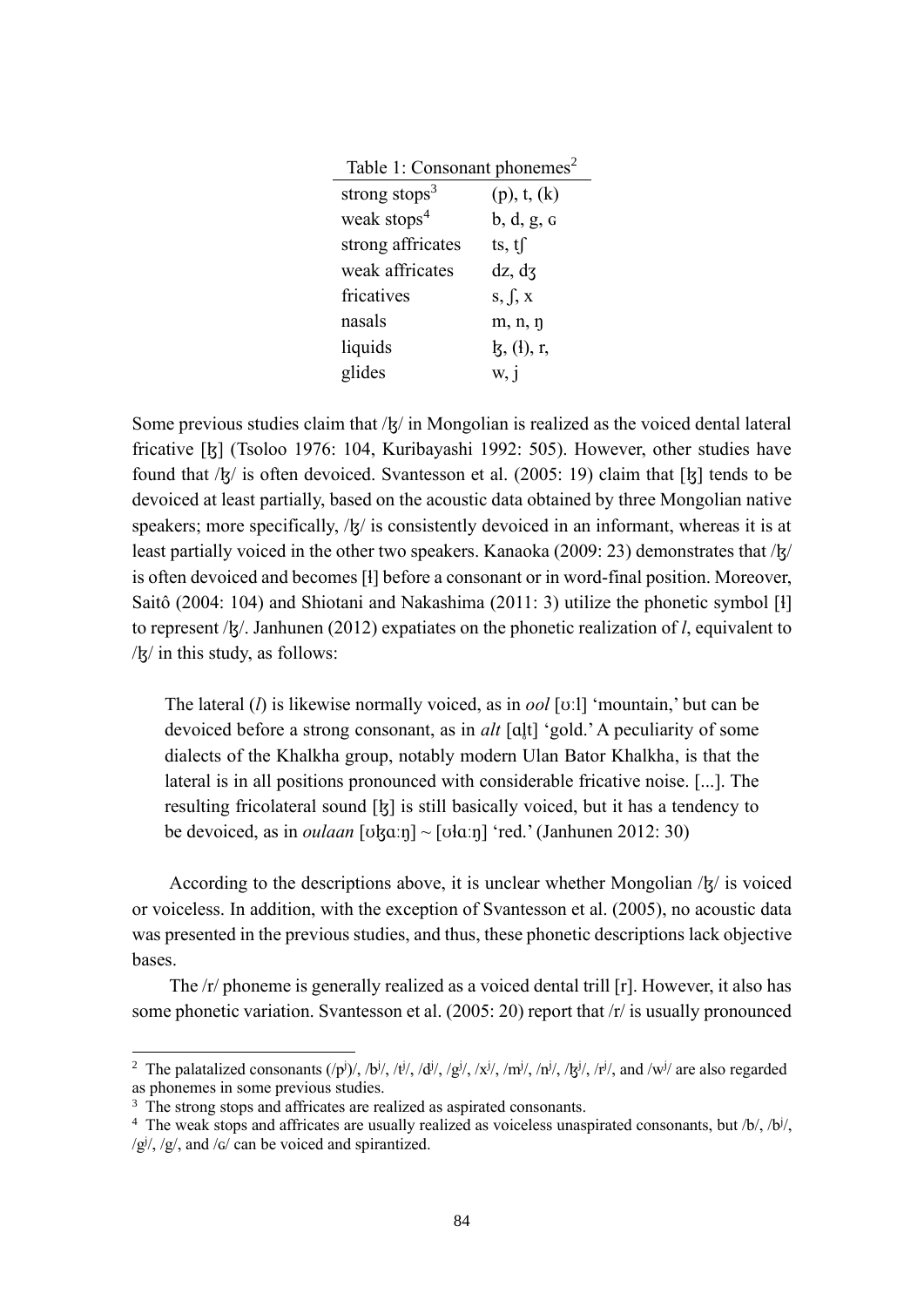as a vibrant [r] or flap [ɾ] by two informants, but the other informant pronounces it as a fricative [ɹ] (often devoiced word-finally). Janhunen (2012) describes the phonetic realization of /r/ as follows:

Of the two liquids, the vibrant (*r*) is normally realized as a dental (alveolar) trill with several vibrations, as in *araa* [ɑrɑː] 'molar tooth,' *ar* [ɑr] 'rear.' In an unvoiced environment, such as before a strong (aspirated) stop, it can, however, be devoiced, in which case it can absorb the (pre)aspiration phase, as in *ert* [ər̥t] 'early.' (Janhunen 2012: 30)

Phonologically, both  $/k$  and  $/r$  are normally positioned in liquids (Svantesson et al. 2005, Janhunen 2012). However, it has not been sufficiently considered on the basis of phonological behavior that the fricative  $\frac{1}{x}$  truly has the same phonological status as the non-fricative /r/.

 In the light of these facts, this study clarifies the phonetic and phonological characteristics of /ɮ/ and /r/ in Mongolian through acoustic analyses and by observing the phonotactic patterns.

#### **3. Acoustic Analyses**

#### **3.1 Acoustic Analyses for /ɮ/**

Acoustic analyses were conducted in order to determine whether /k/ and /r/ are voiced or voiceless, using praat (Boersma and Weenink 2021). At first, the three sound sources in (1), which were published in "Mongolian Grammar Module" in "TUFS Language Modules," were utilized as the acoustic analysis data. The target sound /k/ occurs at the intervocalic position in a morpheme (1a), the intervocalic position before a morpheme boundary (1b), and between /r/ and a vowel (1c). These positions are all expected to be in environments where /ɮ/ tends to be realized as voiced.

(1) a. tʊxaiŋ uje-d manai aaw-iiŋ tsaɮiŋ dɔɮɔɔ-ŋ zʊʊ-ŋ tawi-ŋ relevant time-DAT 1PL.EXCL father-GEN salary seven-ATT hundred-ATT fifty-ATT togrog bai-jee.

Tugrik be-PST

'At that time, our father's salary was seven hundred fifty Tugrik.'

- b. ɔŋgɔts saj bʊʊ-ɮaa.
	- airplane just now land-DPST

'The airplane landed just now'

c. jamar mafin ir-kee? what sort of car come-DPST 'What sort of car came?'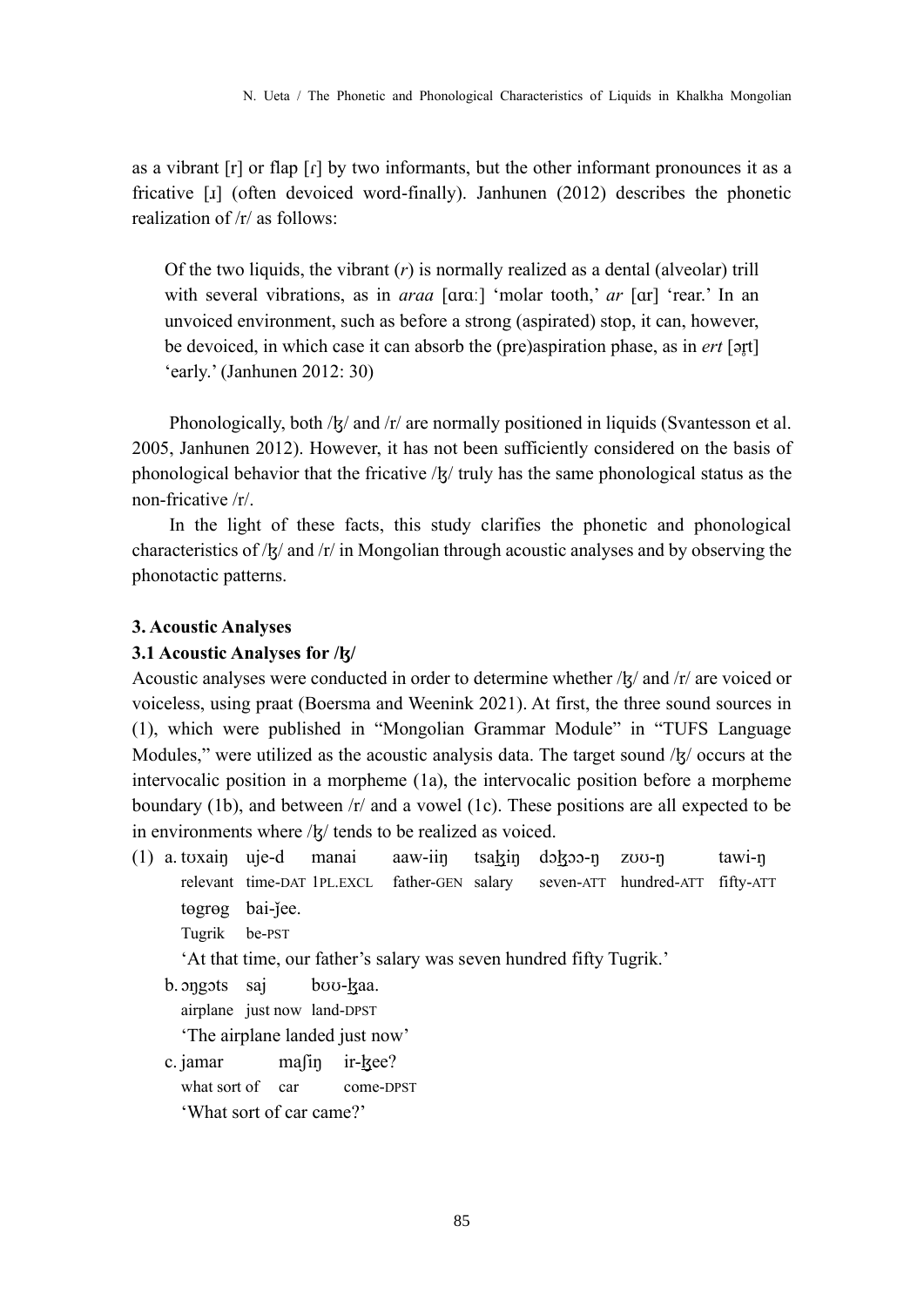



Figure 1 (a): / $\frac{1}{5}$ / in *tsa* $\frac{1}{5}$  figure 1 (b): / $\frac{1}{5}$ / in *d* $\frac{1}{5}$ *o-n* 



Figure 1 (c): /k/ in *boo-kaa* Figure 1 (d): /k/ in *ir-kee* 

The waveforms and spectrograms for /k] are depicted in Figure 1 (a–d). These show that in all tokens, neither a clear voice bar nor periodic waveform is observed during /k. This means that  $\frac{1}{5}$  in these tokens is realized not as the voiced fricative [k] but as the voiceless fricative [ɬ]. Although voice bars can be seen near the boundary between /k/ and the preceding or the following vowel in some tokens, these voice bars can be interpreted not as the voicing induced by  $/\frac{k}{\pi}$  but as the residual or precedence of the voicing of the preceding or following vowel, since the voice bars are not salient and their duration is quite short.

Next, we address the variation of voicing in intervocalic /k/ with more data. The target includes four words in (2), in which  $/$ k $/$  occurs between  $/a/$ .

(2) a. a $\frac{1}{4}$  as 'to kill' b. n<sup>j</sup>agax 'to smear' c. takax 'to rob' d. xakax 'to get warm'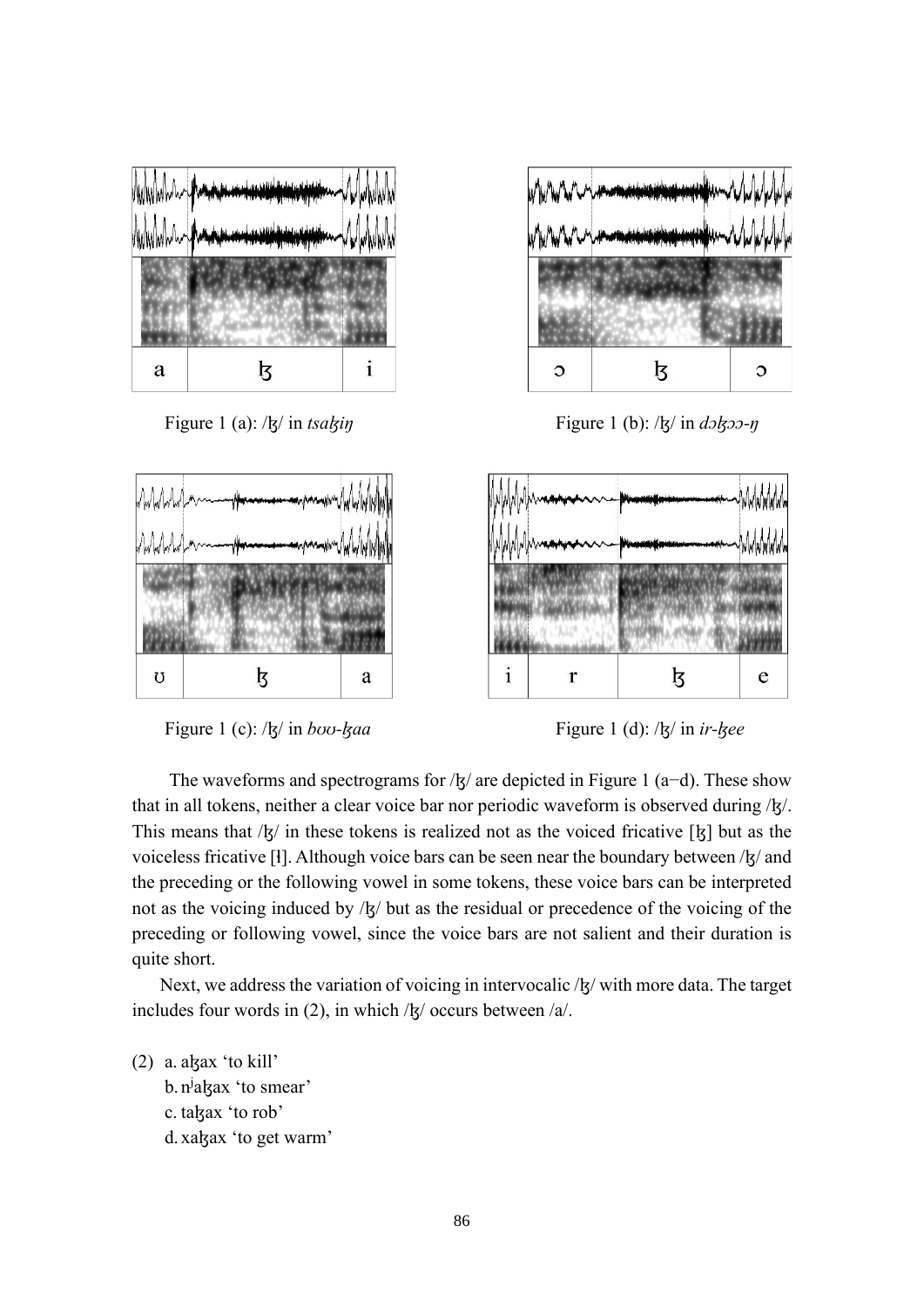Using recorded sounds of these words, praat was employed to identify whether /k] was voiced. Voicing was determined by identifying the presence or absence of pitch curves and pulses, shown by the praat functions "show pitch" and "show pulses;" if pitch curve and pulses exist continuously or partially during /ɮ/, the sound was classified as "fully voiced" or "partially voiced," respectively. If neither, the sound was judged as "voiceless." The informants included nine Mongolian native speakers, who pronounced each word twice. Five tokens were excluded from the analysis because the second vowel was omitted and /k/ was not located between two vowels. As a result, the number of tokens totaled 67.<sup>5</sup>

The result of the acoustic analysis is displayed in Table 2. Intervocalic  $\frac{1}{5}$  was the most frequently realized as partially voiced, followed by voiceless. Although the tendency of voicing varied among speakers, a speaker did not necessarily pronounce with a consistent voicing characteristic; the voicing feature differed from token to token even within individual speakers.

| Word                | Fully voiced | Partially voiced | Voiceless | Sum |
|---------------------|--------------|------------------|-----------|-----|
| akax                |              |                  |           | 16  |
| n <sup>j</sup> akax |              |                  |           | 18  |
| takax               |              |                  |           | 18  |
| xakax               |              |                  |           |     |
| Sum                 |              | 30               | 24        |     |

Table 2: Voicing of intervocalic /k/

The result that  $\frac{1}{x}$  tends to be pronounced with at least partial voicing is similar to the observation by Svantesson et al. (2005), mentioned in Section 2. This result may be interpreted to mean that /ɮ/ is a voiced sound. However, it is noteworthy that approximately 36% (24 out of 67) tokens were realized as fully voiceless sounds even in the intervocalic position, in which consonants are easily voiced. Given that  $/$  $\frac{1}{2}$  would be regarded as a voiced sound, it is difficult to explain why intervocalic /ɮ/ can be devoiced at any rate. Rather, it is natural to interpret that /ɮ/ is voiceless and can be voiced due to the voicing of the adjacent vowels. In other words,  $\frac{1}{k}$  is only passively voiced, rather than /ɮ/ actively functioning as a voiced sound.

#### **3.2 Acoustic Analyses for /r/**

In this section, the phonetic characteristics of /r/ are acoustically analyzed and compared with those of /k. Again, sound sources were obtained from the "Mongolian Grammar" Module" in "TUFS Language Modules," as in (3). The target sound  $\pi$  occurs at the

 $5$  See Ueta (2016) for details of the experiment.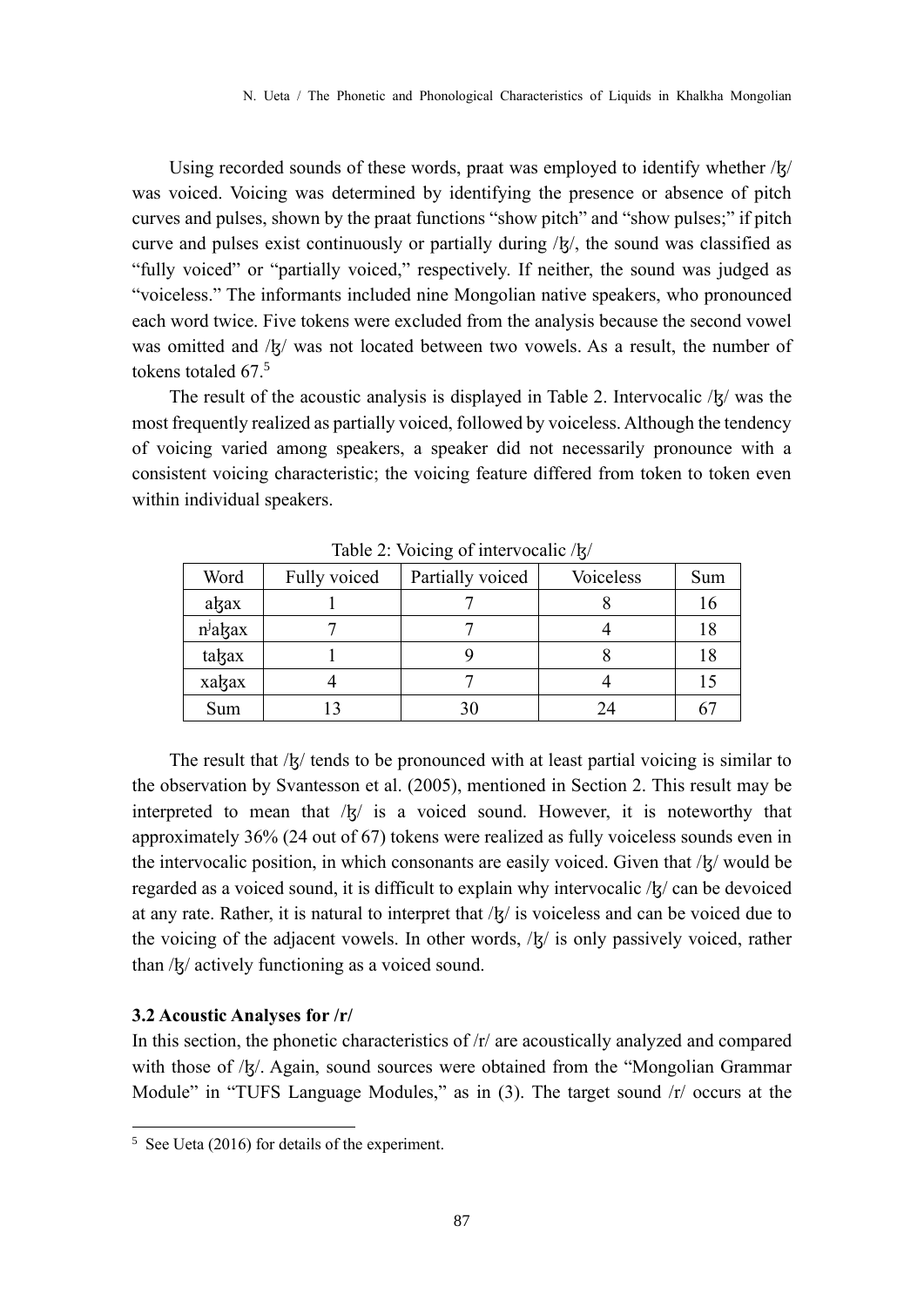intervocalic position (3a) and between a vowel and a sonorant (/m/ or / $\frac{1}{2}$ /) (3b). These positions are expected to be environments where /r/ tends to be realized as voiced.

 $(3)$  a. ud-ees  $x\circ i$  bag nar-iin  $\theta$  oreen-d ir-eerei noon-ABL after teacher PL-GEN room-DAT come-IMP 'Please come to the teachers' room in the afternoon.' b.jamar mafin ir-kee? what sort of car come-DPST 'What sort of car came?'

 The waveforms and spectrograms for /r/ are presented in Figure 2 (a−f). These show that most of /r/ were pronounced as voiced consonants, though some were trills [r], and others were approximants [ɹ]. Only one token was pronounced with only partial voicing, as illustrated in Figure 2 (c).







Figure 2 (a): /r/ in *nar-iin*<br>Figure 2 (b): /r/ in *ørøøn-d* 



Figure 2 (c): /r/ in *ir-eerei* Figure 2 (d): /r/ in *ir-eerei*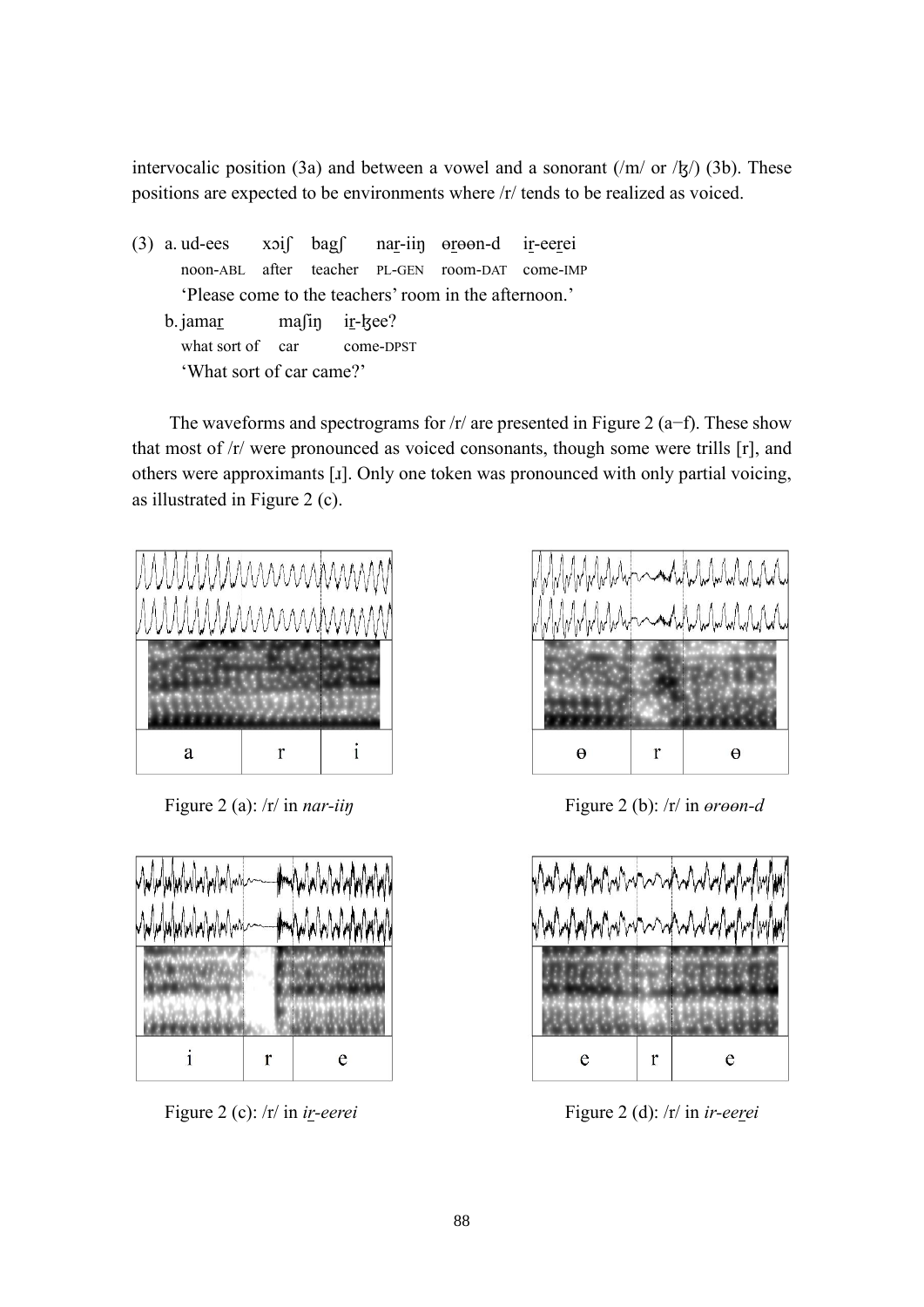

Figure 2 (e): /r/ in *jamar* Figure 2 (f): /r/ in *ir-kee* 

 The acoustic analyses in Sections 3.1 and 3.2 reveal that /r/ is primarily voiced, whereas  $/k/$  is voiceless. Figures 1 (c) and 2 (f), which are the same figures, express the contrast clearly; a voice bar and periodic waveforms can be observed during /r/ but not during /ɮ/.

#### **4. /ɮ/ and /r/ Following a Stop Consonant**

In Mongolian, the possible coda is phonetically restricted; a consonant sequence whose sonority decreases can form a coda (4a), whereas one whose sonority increases cannot form a coda, and an epenthetic vowel is inserted between the consonants  $(4b)$ .<sup>6</sup>

(4) a. /ard/ [ɑrd] 'the people' b./aadr/ [aːdɑ̌r] 'downpour'

In a stop+/ $\mathbf{k}/\mathbf{s}$  sequence, it is predicted that stop+ $\mathbf{k}$  ( $\mathbf{h}$ ) is not accepted as a coda, and a vowel is phonetically inserted between them because  $/\mathbf{k}/$  is assumed to have higher sonority than any stops. For example, word-final /tk and /dk are predicted to be pronounced as [tɑ̆ɬ] and [dɑ̆ɬ], respectively, and these forms are observed in practice (5a, 6a). However, these can be pronounced without a vowel insertion (5b, 6b). The numbers in (5) and (6) represent how often the pronunciation occurs out of 36 tokens (six informants read each word six times) obtained by the author's experiment.<sup>7</sup>

(5) a. /gʊtɮ/ [ɢʊtɑ̆ɬ] 'shoe' 23/36 b./got $\frac{1}{2}$  [cot<sup>1</sup>] 'shoe' 13/36

<sup>&</sup>lt;sup>6</sup> The quality of epenthetic vowels is determined by vowel harmony. See Svantesson et al. (2005: 65−68) for details of the rule of the vowel insertion and syllabification.

<sup>7</sup> See Ueta (2020) for details of the experiment.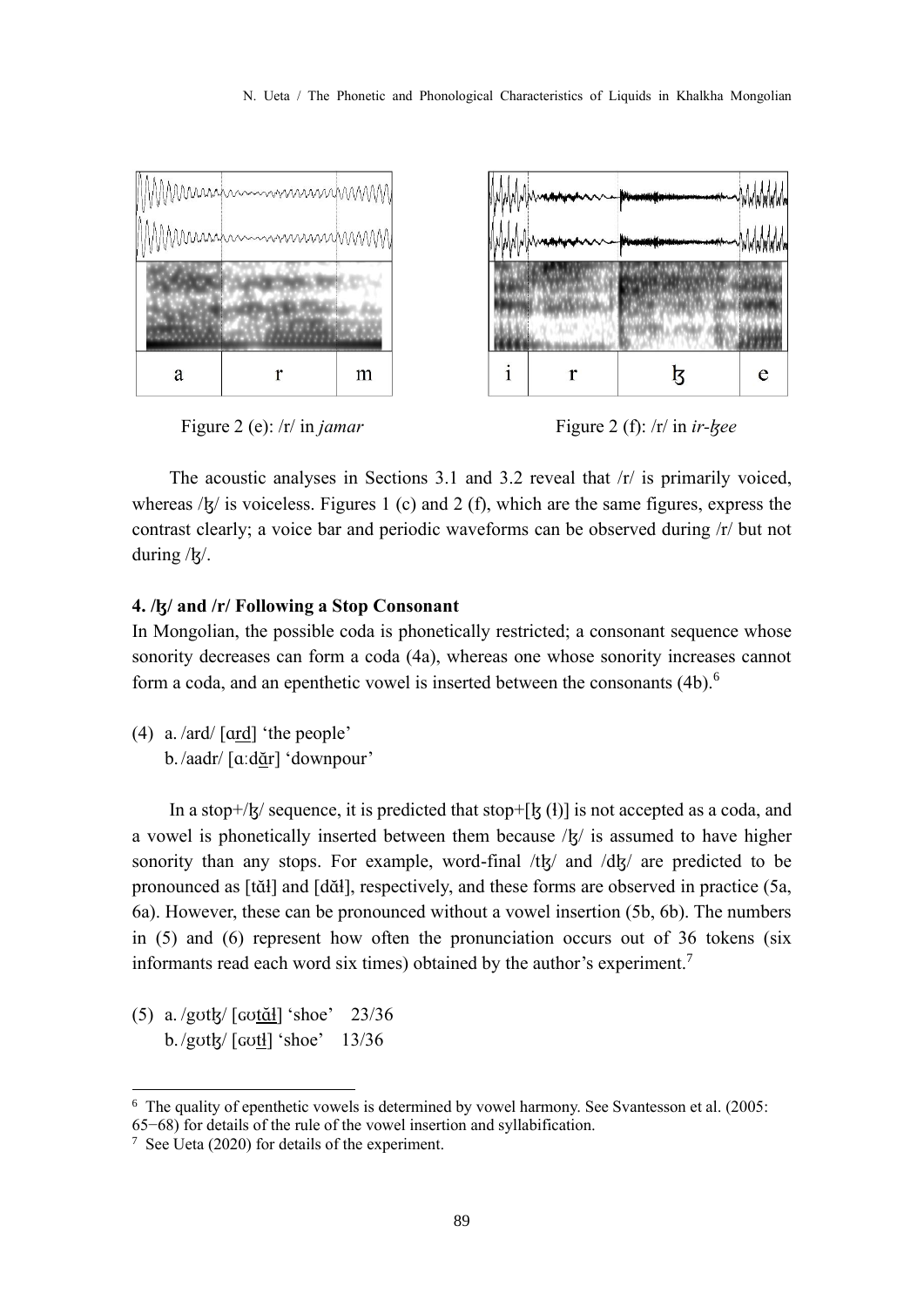(6) a. /bʊʊdɮ/ [bʊːdɑ̆ɬ] 'station' 15/36 b./bʊʊdɮ/ [bʊːdɬ] 'station' 21/36







Figures 3 (a, b) are the waveforms and spectrograms of  $/b$ vod $k/$  uttered by an informant. There is a vowel between [d] and [ɬ] in Figure 3 (a), whereas there is no vowel at that place in Figure 3 (b). Whether a vowel occurs or not basically depends on the speaker, but both types can be obtained by a speaker.

 This phenomenon can also be observed in stop+/s/ sequences; because stop+/s/ does not normally form a coda, it is predicted that an epenthetic vowel is inserted, as shown in (7a) and Figure 4 (a), and this form is actually observed. However, pronunciation without a vowel is also possible, as seen in (7b) and Figure 4 (b).

These facts suggest that  $/\frac{1}{2}$  exhibits a parallelism to  $/\frac{1}{2}$  in that they can both be pronounced without a vowel insertion preceded by a stop.

(7) a. /gʊds/ [ɢʊdɑ̆s] 'mattress' 18/36 b./gʊds/ [ɢʊds] 'mattress' 18/36



Figure 4 (a): /gʊds/ [ɕʊdɑ̌s] Figure 4 (b): /gʊds/ [ɕʊds]

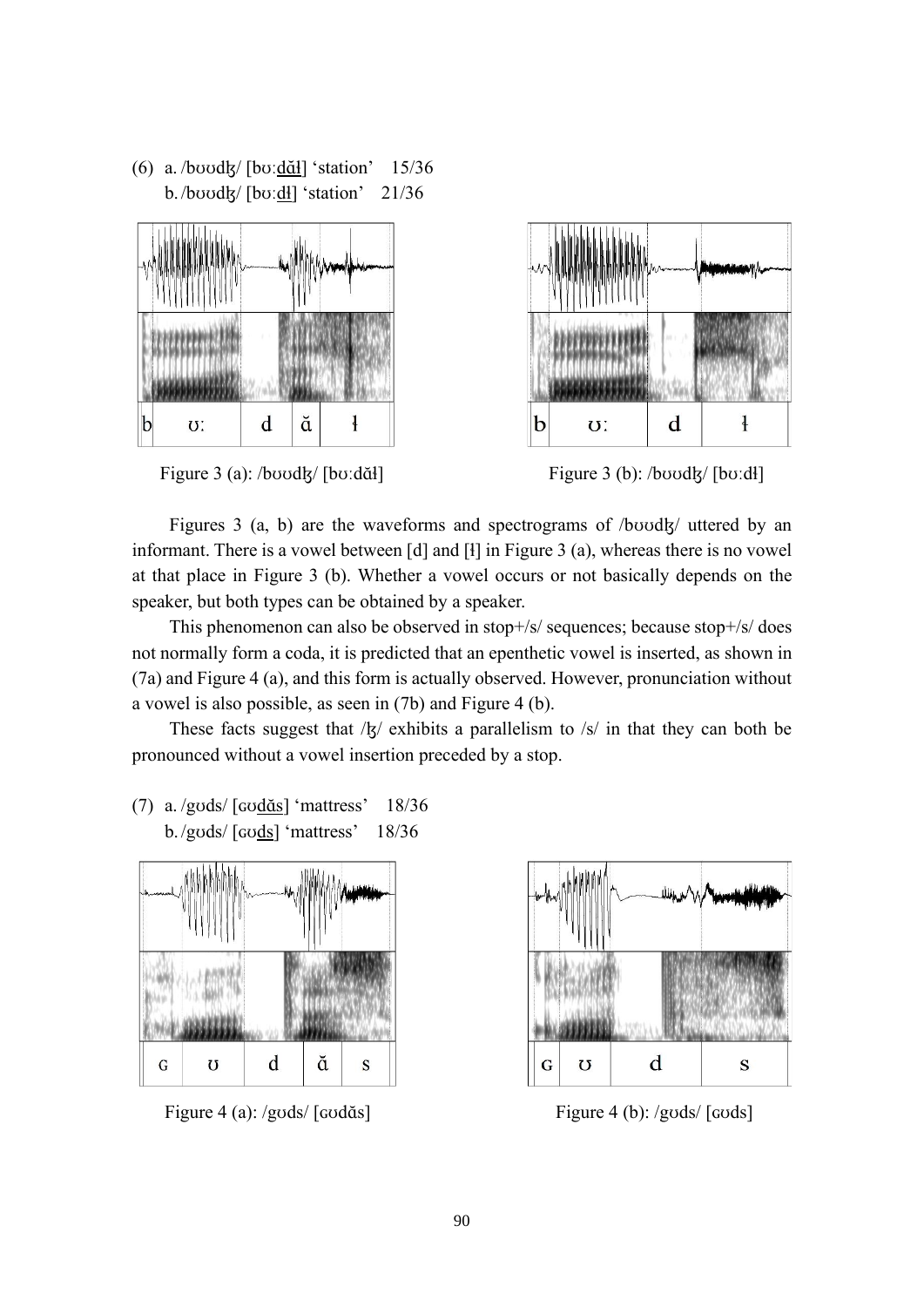It is predicted that stop+/r/ sequences do not form a coda and that a vowel is epenthesized between them, since the sonority of /r/ is higher than any stops. However, there is no clear epenthetic vowel in some cases. Examples with an epenthetic vowel between a stop and  $\pi$  are (8a), (9a), and Figure 5 (a), while (8b), (9b), and Figure 5 (b) are the ones without it.

- (8) a. /aadr/ [ɑːdɑ̆r] 'downpour' 22/36 b./aadr/ $\left[\alpha \frac{dr}{dr}\right]$  'downpour' 14/36
- (9) a. /baatr/  $\left[\frac{ba \cdot \text{tan}}{\text{tan}}\right]$  'hero' 23/36 b./baatr/  $\lceil \text{ba:}\text{tr} \rceil$  'hero' 13/36



Figure 5 (a): /baatr / [bɑːtɑ̌r] Figure 5 (b): /baatr / [bɑːtr]



From this result,  $/r/$  appears to be similar to  $\frac{1}{\sqrt{2}}$  (and  $\frac{1}{\sqrt{2}}$ ) in that it can be pronounced without an epenthetic vowel. However, the phonetic characteristics of  $/r/d$  differ from those of /ɮ/ and /s/. The majority of /r/ are realized as voiced, even when no epenthetic vowel exists, and at the same time, they are accompanied by a weak sound like a vowel, resulting in the clear increase in sonority from the stop to  $/r/$ . This suggests that a stop+ $/r/$  sequence forms a syllable and /r/ can function as a syllabic consonant even in the absence of an epenthetic vowel. In contrast,  $/\frac{k}{q}$  (and  $/\frac{s}{q}$ ) are necessarily voiceless and never followed by a vowel-like sound, suggesting that  $\frac{1}{\mathcal{R}}$  (and  $\frac{1}{\mathcal{S}}$ ) are non-syllabic consonants. This difference is thought to derive from the differences of voicing and sonority; /r/ is voiced and has higher sonority, whereas  $/$ k $/$  is voiceless and has lower sonority, as does  $/$ s $/$ .

#### **5. /ɮ/ and /r/ from the Perspective of Phonotactics**

/ɮ/ does not generally occur word-initially in native Mongolian words (Yamakoshi 2012: 15). This is the same behavior as the other liquid  $/r$ . However, word-initial  $/ξ$  and  $/r$  are different in their acceptability. For example, according to Ozawa's (1994) "*Modern Mongolian Dictionary*," the number of words beginning with *r* (*р* in Cyrillic letter) totals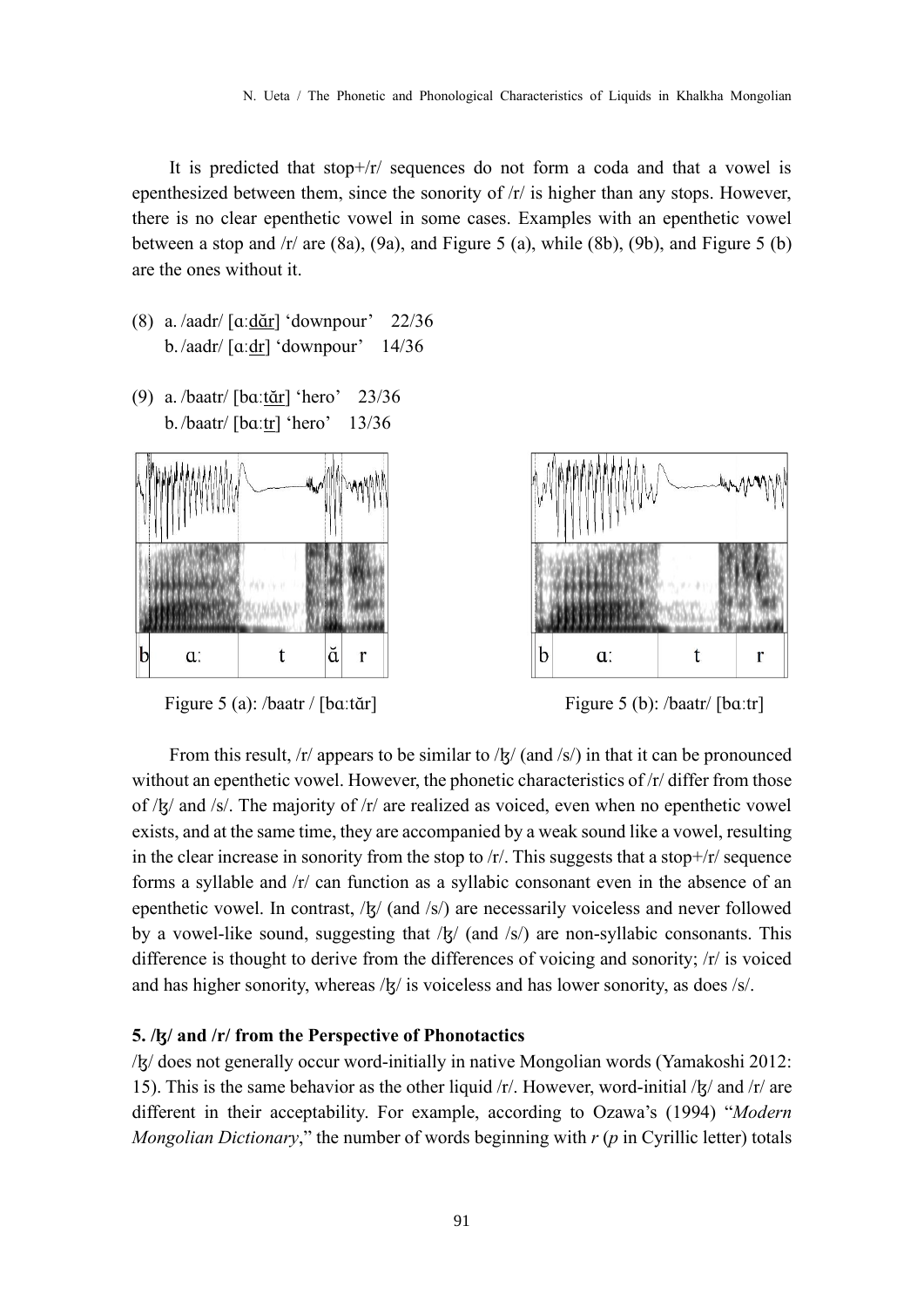50, whereas the number of words with initial  $k(n)$  in Cyrillic letter) is 228. Many of the words with initial *k* derive from Chinese or Russian, but there are quite a few words whose origins are not specified in Ozawa (1994). On the contrary, most of the words with initial *r* are loanwords from Russian or Tibetan, and there are few words whose origins are not specified. Although the number of words in a dictionary does not perfectly reveal the phonological status of the sound, it is certain that the word-initial  $\frac{1}{5}$  is more widely accepted than word-initial /r/.

Phonetically, the words with initial /r/ tend to be pronounced with a prothetic vowel, as in (10a), and some words with the vowel have been established, as in  $(10b)$ .<sup>8</sup> In contrast, the words with initial  $\frac{1}{x}$  rarely accompany a prothetic vowel (10c). This suggests that the phonetic acceptabilities of word-initial [r] and [ $\frac{1}{5}$  (f)] also differ.<sup>9</sup>

(10)a. /radiɔ/ [ɑrɑdiɔ] 'radio'

b./arʃaan/ < Sanskrit. rasāyana 'holy water'

c. /ɮektɔr/ [ɬektɔr] 'lecturer'

In conclusion, these data indicate that, while  $/\frac{1}{2}$  is basically forbidden to occur wordinitially in a similar fashion to /r/, the restriction for /k/ is less severe than for /r/, and thus, /ɮ/ is allowed at any rate to occur in that position.

#### **6. Conclusion**

This study addressed the phonetic and phonological characteristics of Mongolian /ɮ/ and  $/r$ . According to the acoustic analyses,  $/k/$  is normally realized as the voiceless [i] even in the intervocalic position and can be fully or partially voiced because of the voicing of the adjacent vowels, whereas  $\pi$  is essentially pronounced as voiced [r]. In addition, the phonetic realization of stop + liquid sequences reveals that  $\frac{1}{x}$  is voiceless and has lower sonority, and thus, it does not form a syllable with the preceding stop, while /r/ is voiced and has higher sonority, so it functions as a syllabic consonant. From the perspective of phonotactics, /ɮ/ and /r/ differ in their acceptability in word-initial position.

In future research, it should be investigated whether  $/\frac{k}{2}$  contrasts with  $/\frac{k}{2}$ . According to Svantesson et al. (2005), Mongolian also has the phoneme /ɬ/, which occurs in loanwords from Tibetan. If  $/|\xi|$  is voiceless, determining whether  $/|\xi|$  and  $/|\xi|$  can be differentiated will be an issue. Although Svantesson et al. (2005: 19−20) demonstrate that /ɮ/ and /ɬ/ differ not only in voicing but also in the strength of frication, additional acoustic

<sup>8</sup> Paucity of the words with initial *r* and being established with a prothetic vowel are somewhat relevant; if a prothetic vowel is added word-initially, then *r* is no longer at word-initial position. Nevertheless, these can be independent of each other; the word *raʃaan* 'holy water,' for example, is accepted as *arʃaan*, but *raʃaan* is also listed in Ozawa (1994).

<sup>9</sup> See Ueta (2014) for details of the frequency and the condition of the vowel prothesis.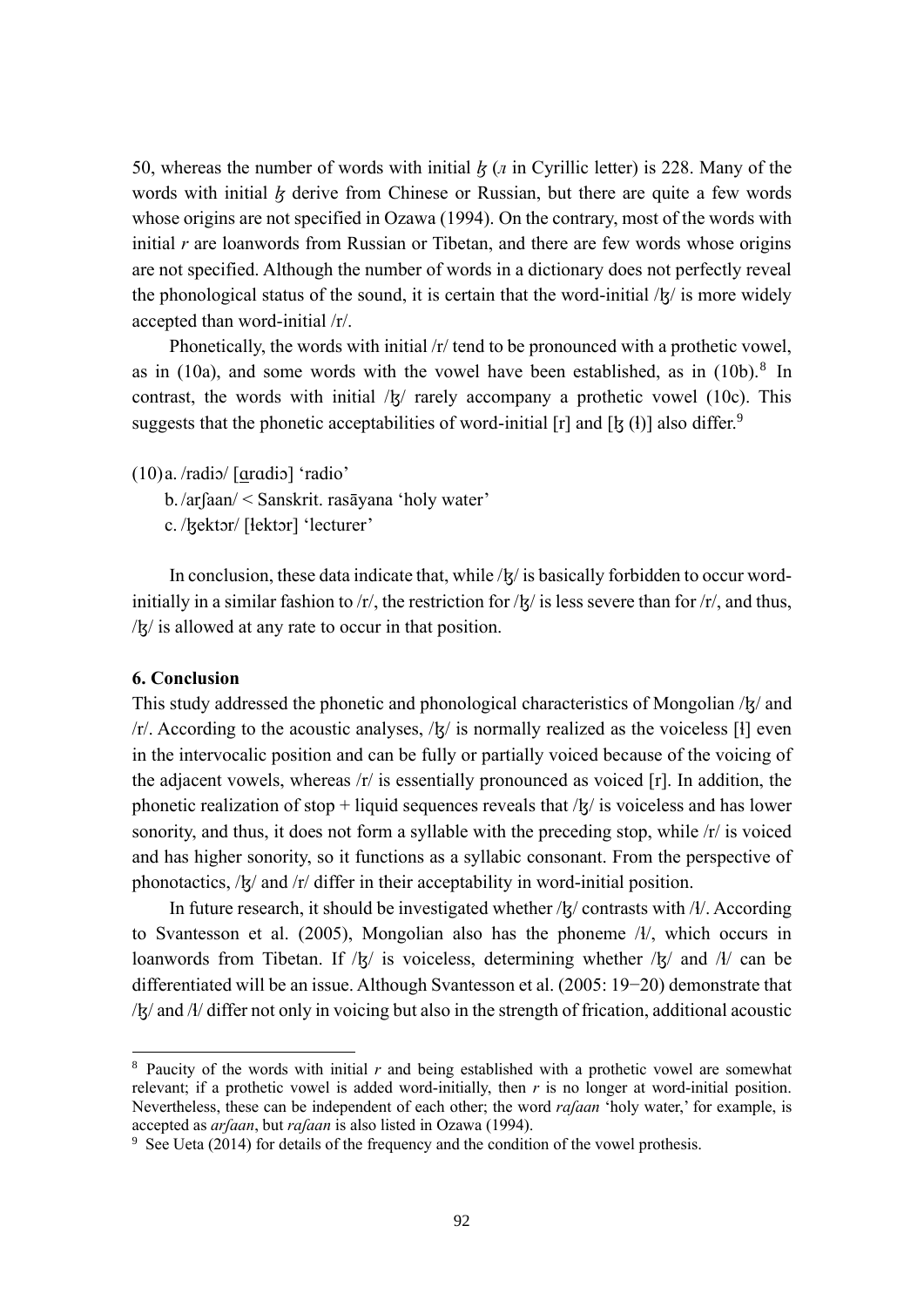and/or perceptual analyses are needed to clarify whether  $/\frac{1}{2}$  and  $/\frac{1}{2}$  are truly differentiated or have been merged.

#### **Acknowledgments**

This paper is a revised version of the oral presentation "Phonetic and Phonological Characteristics of /ɮ/ in Khalkha Mongolian" presented at "The 4th Annual Meeting of Japan Association of Northern Language Studies." I especially want to thank the participants, who gave helpful and constructive comments. This research was supported by JSPS KAKENHI Grant Numbers 12J05181, 17J06051, and 21K20015.

#### **Abbreviations**

| $1:1st$ person | ABL: ablative                                   | ATT: attributive DAT: dative |                 |
|----------------|-------------------------------------------------|------------------------------|-----------------|
|                | DPST: direct past EXCL: exclusive GEN: genitive |                              | IMP: imperative |
| PL: plural     | PST: past                                       |                              |                 |

#### **References**

Boersma, Paul and David Weenink (2021) Praat: Doing phonetics by computer (ver. 6.1.50). https://www.fon.hum.uva.nl/praat/ [accessed September 2021]

Janhunen, Juha A. (2012) *Mongolian*. Amsterdam: John Benjamins.

- Kanaoka, Hideroo (2009) *Jitsuyoo riaru Mongorugo [CD bukku]: Wakariyasui bunpoo nabi* [Practical real Mongolian [CD book]: Simple grammar navigation]. Tokyo: Akashi Publishing.
- Kuribayashi, Hitoshi (1992) Mongorugo [Mongolian]. In: Takashi Kamei, Rokuro Kono, and Eiichi Chino (eds.) *Gengogaku daijiten 4: Sekai gengohen* [The Sanseido encyclopedia of linguistics: Volume 4], 501−517. Tokyo: Sanseido.
- Ozawa, Shigeo (1994) *Gendai Mongorugo jiten (Kaitee zooho ban)* [Modern Mongolian dictionary (Revised and enlarged edition)]. Tokyo: Daigaku Shorin.
- Saitô, Yoshio (2004) Mongorugo [Mongolian]. *Working Papers in Linguistic Informatics* 4: 95−113.
- Shiotani, Shigeki and Yoshiteru Nakashima (2011) *Mongorugo* [Mongolian]. Osaka: Osaka University Press.
- Svantesson, Jan-Olof, Anna Tsendina, Anastasia Karlsson, and Vivan Franzén (2005) *The phonology of Mongolian*. Oxford: Oxford University Press.
- Tsoloo, J. (1976) *Orchin üyiin Mongol xelnii awia züi* [Phonetics in modern Mongolian]. Ulaanbaatar: Mongolian Academy of Science.
- TUFS Language Modules (Tokyo University of Foreign Studies, The 21st Century COE Program "Usage-Based Linguistic Informatics") Mongolian grammar module. http://www.coelang.tufs.ac.jp/mt/mn/gmod/ [accessed January 2022]